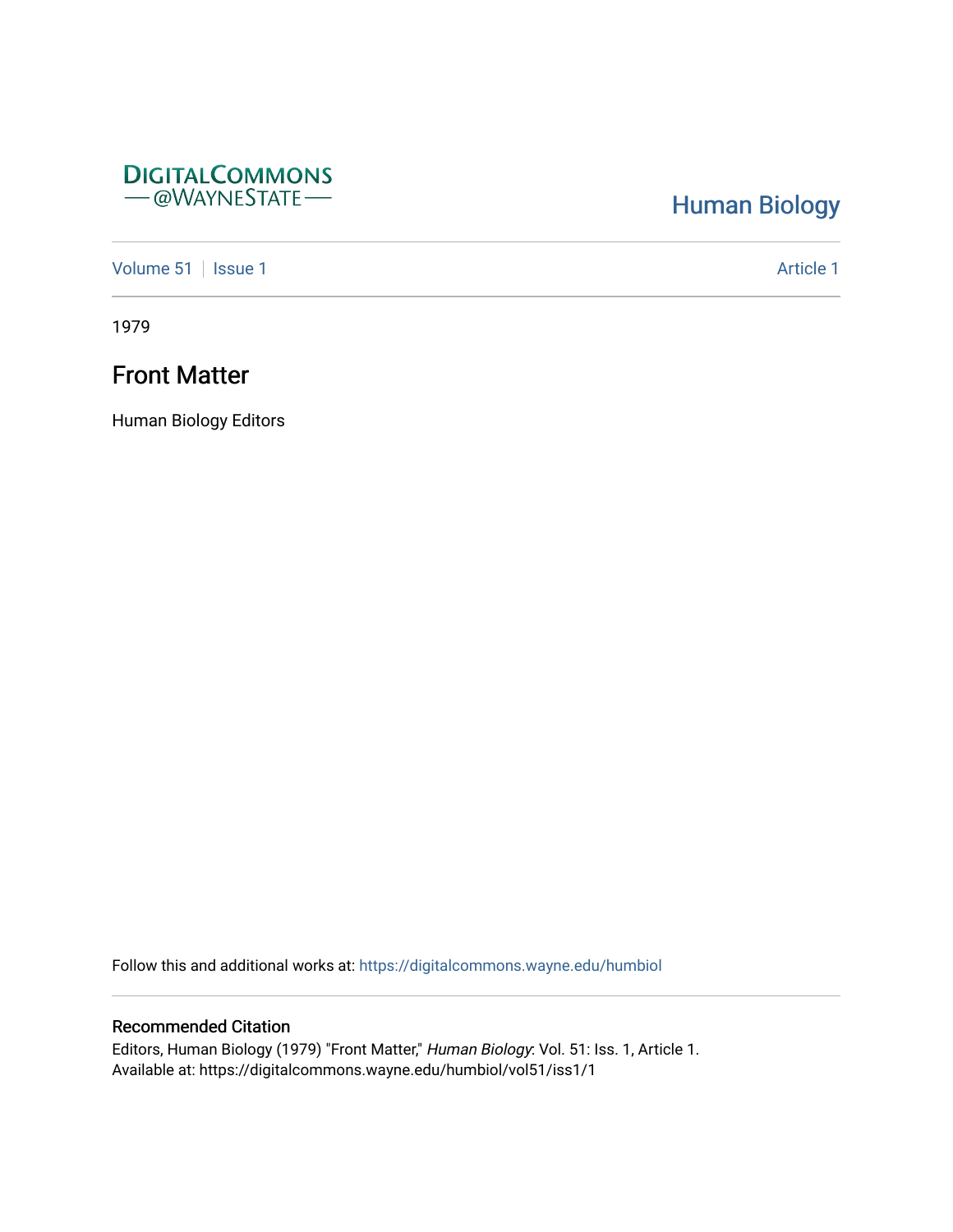## Front Matter

## Abstract

Front cover and editorial credits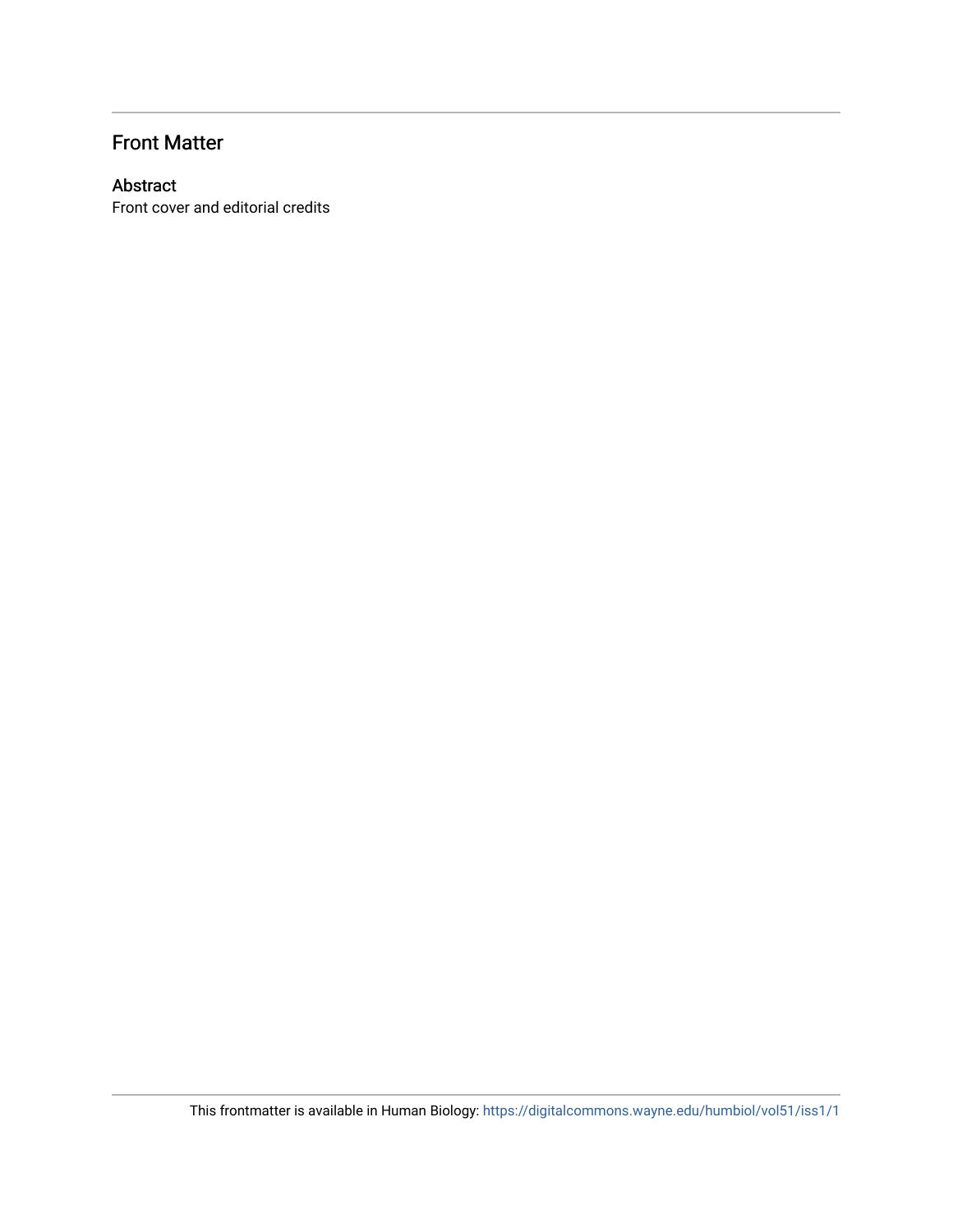**Official Publication of the Human Biology Council**



March 1979

Volume 51, Number 1, Published quarterly by WAYNE STATE UNIVERSITY PRESS